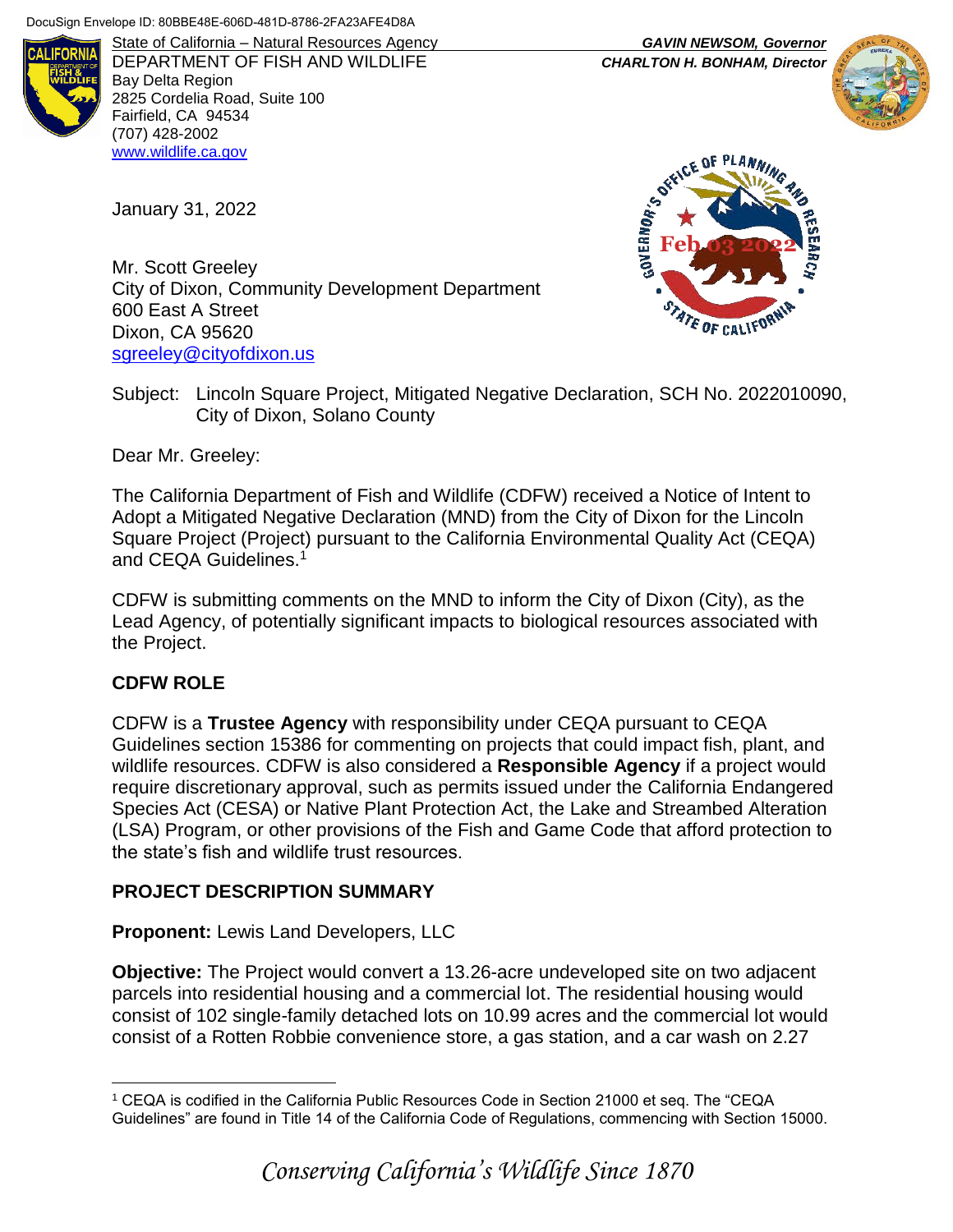acres. Primary Project activities include grading, excavation, trenching, building construction, concrete pouring, tree-removal, and landscaping.

**Location:** The Project is located immediately southwest of the intersection of North Lincoln Street and North First Street/State Route 113, in the City of Dixon, County of Solano. The approximate centroid of the Project is Latitude 38.46545°N, Longitude 121.82326°W and the Assessor's Parcel Numbers are 0108-110-450 and 0108-110-460.

**Timeframe:** The MND does not specify a timeframe.

## **ENVIRONMENTAL SETTING**

The Project covers 13.26 acres of undeveloped land consisting mainly of non-native annual grassland dominated by wild oat (*Avena fatua*), ripgut brome (*Bromus diandrus*), and Italian rye grass (*Festuca perennis*). In addition, a row of 30 ornamental nonnative trees including London planetree (*Platanus x acerifolia*), coast redwood (*Sequoia sempervirens*), almond (*Prunus dulcis*), and Chinese pistache (*Pistacia chinensis*), and one native coast live oak (*Quercus agrifolia*), occur on the western boundary of the site. The Project is immediately surrounded by residential communities and commercial buildings, with agricultural land predominating the outlying areas. No aquatic features are present on the Project site. Special-status species with the potential to occur in or near the Project site include, but are not limited to, Swainson's hawk (*Buteo swainsoni*), listed as threatened pursuant to CESA; burrowing owl (*Athene cunicularia*), a California Species of Special Concern (SSC); pallid bat (*Antrozous pallidus*), SSC; western red bat (*Lasiurus blossevillii*), SSC; and white-tailed kite (*Elanus leucurus*), a Fully Protected species.

## **REGULATORY REQUIREMENTS**

### **California Endangered Species Act**

Please be advised that a CESA Incidental Take Permit (ITP) must be obtained if the Project has the potential to result in "take" of plants or animals listed under CESA either during construction or over the life of the Project. **The Project has the potential to result in take of Swainson's hawk, a CESA listed as threatened species, as further described on Page 4 below.** Issuance of an ITP is subject to CEQA documentation; the CEQA document must specify impacts, mitigation measures, and a mitigation monitoring and reporting program. If the Project will impact CESA listed species, early consultation is encouraged, as significant modification to the Project and mitigation measures may be required in order to obtain an ITP.

CEQA requires a Mandatory Finding of Significance if a project is likely to substantially restrict the range or reduce the population of a threatened or endangered species. (Pub. Resources Code, §§ 21001, subd. (c) & 21083; CEQA Guidelines, §§ 15380, 15064, &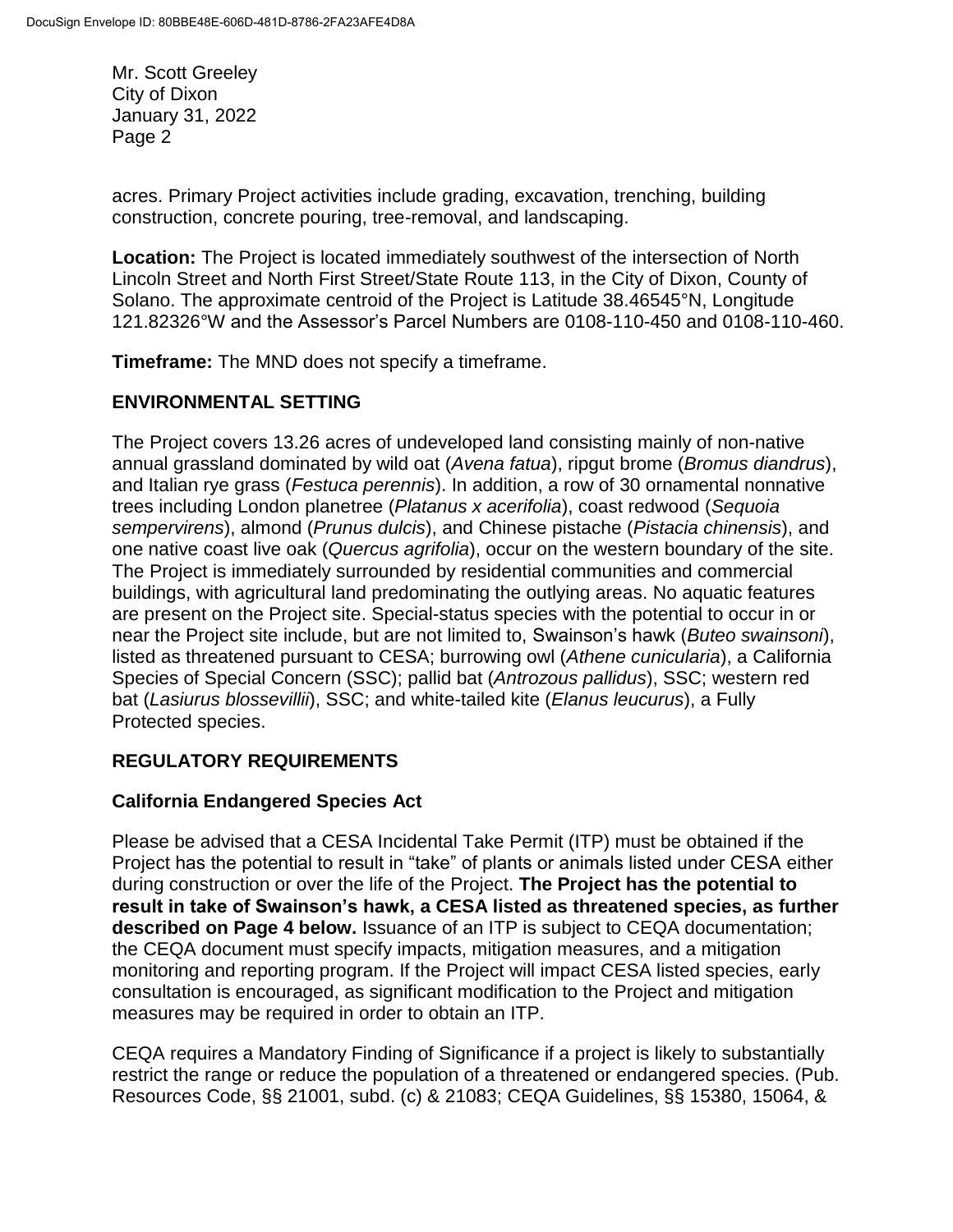15065). Impacts must be avoided or mitigated to less-than-significant levels unless the CEQA Lead Agency makes and supports Findings of Overriding Consideration (FOC). The CEQA Lead Agency's FOC does not eliminate the Project proponent's obligation to comply with CESA.

## **Raptors and Other Nesting Birds**

CDFW has jurisdiction over actions that may result in the disturbance or destruction of active nest sites or the unauthorized take of birds. Fish and Game Code sections protecting birds, their eggs, and nests include sections 3503 (regarding unlawful take, possession or needless destruction of the nests or eggs of any bird), 3503.5 (regarding the take, possession or destruction of any birds-of-prey or their nests or eggs), and 3513 (regarding unlawful take of any migratory nongame bird). Migratory birds are also protected under the federal Migratory Bird Treaty Act.

### **Fully Protected Species**

Fully Protected species, such as white-tailed kite, may not be taken or possessed at any time (Fish & G. Code, §§ 3511, 4700, 5050, & 5515).

### **COMMENTS AND RECOMMENDATIONS**

CDFW offers the comments and recommendations below to assist the City in adequately identifying and/or mitigating the Project's significant, or potentially significant, direct and indirect impacts on fish and wildlife (biological) resources. Based on the Project's avoidance of significant impacts on biological resources with implementation of mitigation measures including those recommended by CDFW below, CDFW concludes that an MND is appropriate for the Project.

### **General Plan Tiering**

 $\overline{a}$ 

The MND states that the Project is consistent with the City of Dixon General Plan 2040 certified Environmental Impact Report (EIR) and that the Project may tier its analysis from that EIR (MND page 6). It is unclear to CDFW which analyses included in the previous EIR are relied upon in the MND. CDFW provided public comment during the review period for the General Plan EIR in a letter dated August 6, 2020<sup>2</sup>. In that letter, CDFW recommended providing a clear checklist or procedure for evaluating subsequent projects and clearly citing the portions of the EIR, including page and section references, containing the analysis of the subsequent Project activities' significant effects. While a procedure was not included within the EIR, the MND should still clearly identify the sections and analyses conducted in the EIR which are relevant to

<sup>2</sup> CDFW's CEQA comment letter includes additional details and citations associated with CEQA tiering: <https://ceqanet.opr.ca.gov/2018112035/2/Attachment/gJ-pYl>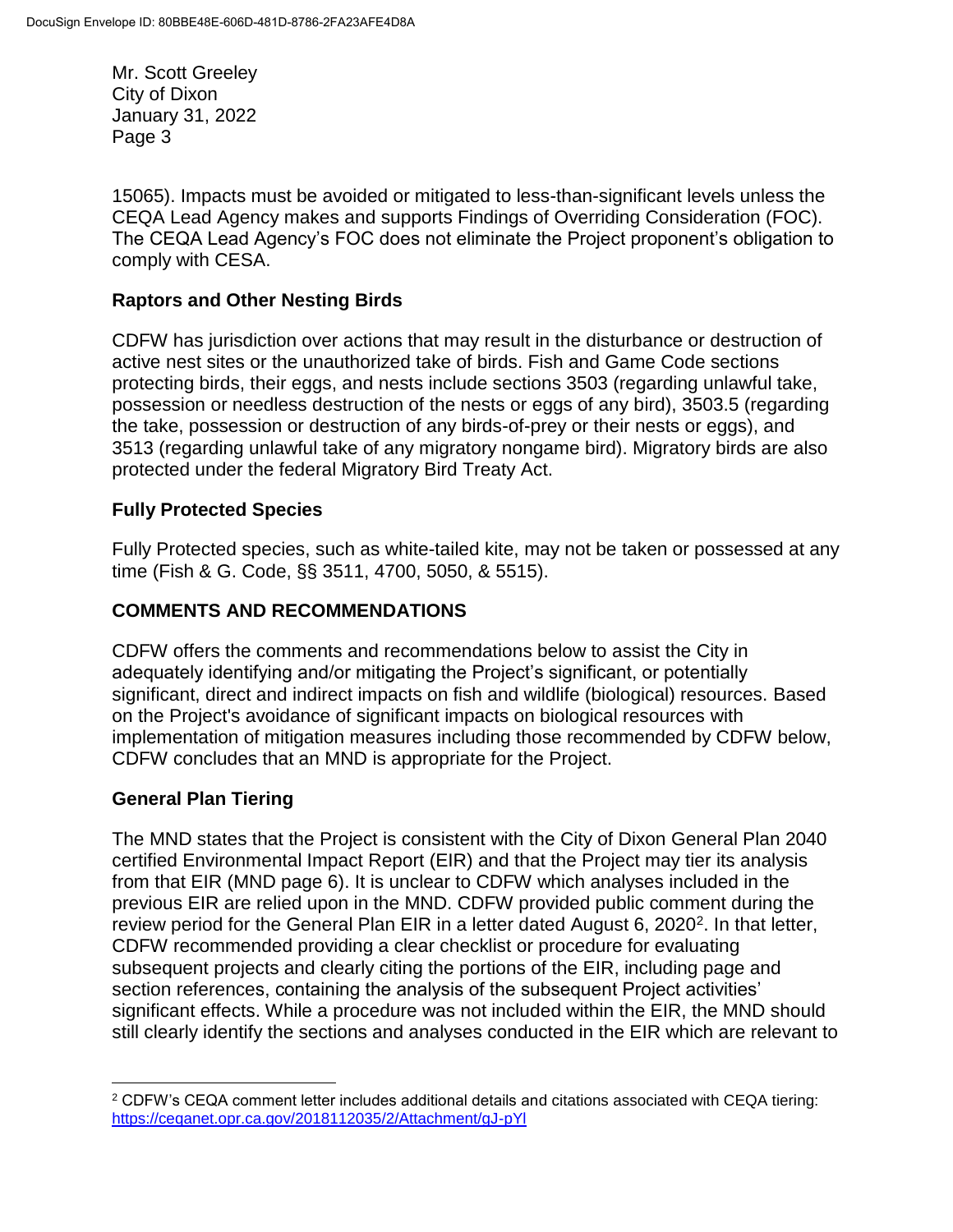the current Project. CDFW recommends including an additional appendix or section in the MND with these details.

## **Environmental Setting and Related Impact Shortcoming**

## *Bat Species of Special Concern and Roosting Bat Habitat*

As identified above, the Project is within the range of SSC bat species including pallid bat and western red bat<sup>3</sup>. The California Wildlife Habitat Relationships model predicts medium suitability for pallid bat and western red bat habitat at the Project site. In addition, the California Bay Area Linkage Network identifies the habitat surrounding the Project area as a core area for pallid bats capable of supporting at least 50 individuals and notes that these bats can use orchards, cropland, and vineyards for invertebrate foraging (Penrod et al. 2013). Mature trees scheduled for removal could provide suitable roosting habitat for SSC bats. These bats are experiencing population declines in California (Brylski et al. 1998). Removal of habitat could result in injury or mortality of these special-status bats, a potentially significant impact. To reduce potential impacts to less-than-significant, CDFW recommends that the MND disclose the potential for these bats to occur in the Project area and incorporate the following mitigation measures.

### *Mitigation Measure IV-10: Roosting Bat Habitat Assessment and Surveys*

Prior to any tree removal, a qualified biologist shall conduct a habitat assessment for bats. A qualified bat biologist shall have: 1) at least two years of experience conducting bat surveys that resulted in detections for relevant species, such as pallid bat, with verified project names, dates, and references, and 2) experience with relevant equipment used to conduct bat surveys. The habitat assessment shall be conducted a minimum of 30 to 90 days prior to tree removal and shall include a visual inspection of potential roosting features (e.g., cavities, crevices in wood and bark, exfoliating bark, suitable canopy for foliage roosting species). If suitable habitat trees are found, or bats are observed, mitigation measure IV-11 shall be implemented.

### *Mitigation Measure IV-11: Roosting Bat Tree Protections*

If the qualified biologist identifies potential bat habitat trees, then tree trimming and tree removal shall not proceed unless the following occurs: 1) a qualified biologist conducts night emergence surveys or completes visual examination of roost features that establishes absence of roosting bats, or 2) tree trimming and tree removal occurs only during seasonal periods of bat activity, from approximately March 1 through April 15 and September 1 through October 15, and tree removal occurs using the two-step removal process. Two-step tree removal shall be conducted over two consecutive days. The first day (in the afternoon), under the direct supervision and instruction by a qualified

 $\overline{a}$ <sup>3</sup> CDFW maintains range maps for all terrestrial wildlife species in California, available at [https://wildlife.ca.gov/Data/CWHR/Life-History-and-Range.](https://wildlife.ca.gov/Data/CWHR/Life-History-and-Range)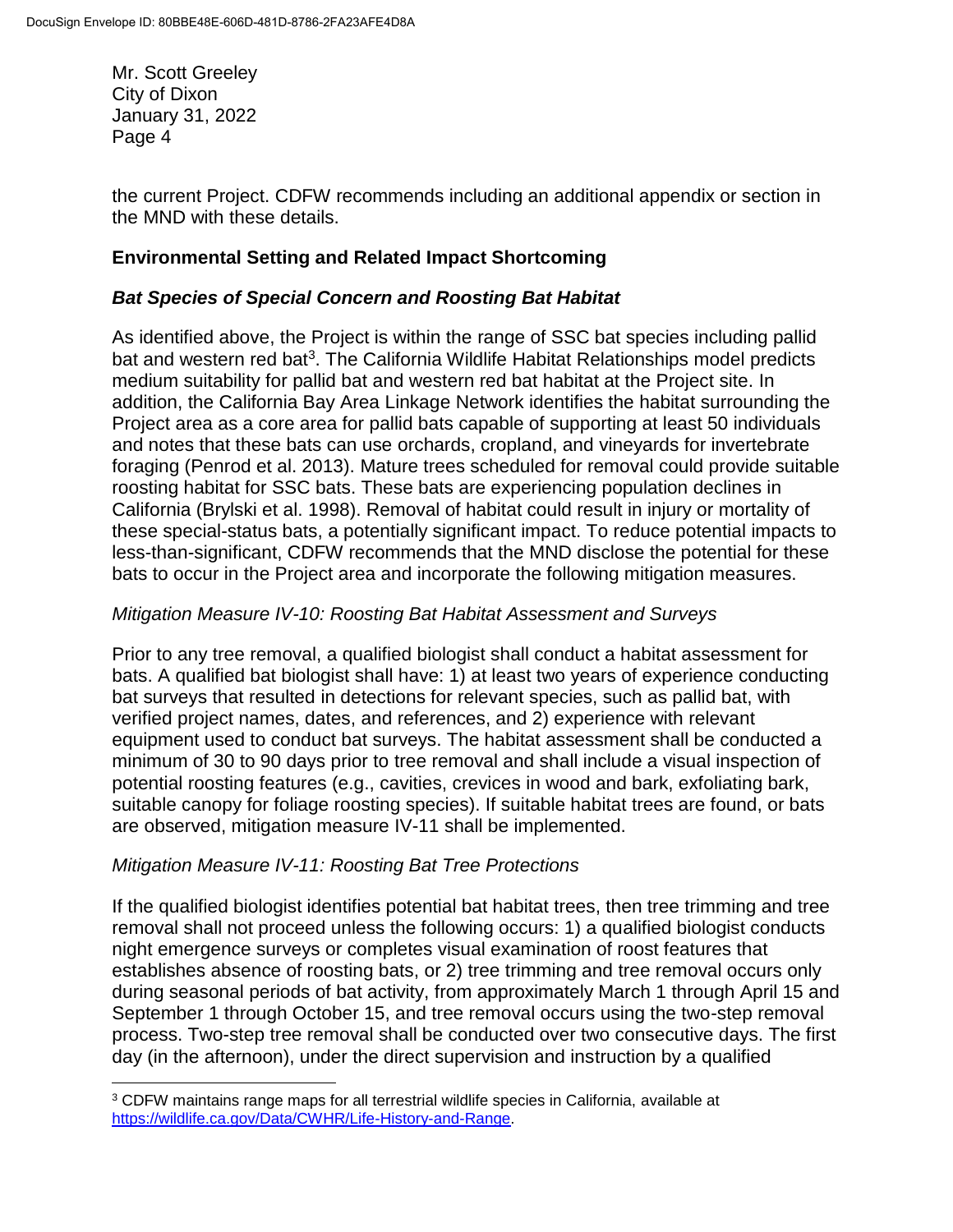biologist with experience conducting two-step tree removal, limbs and branches shall be removed by a tree cutter using chainsaws only; limbs with cavities, crevices or deep bark fissures shall be avoided. The second day the entire tree shall be removed.

In addition, a qualified biologist shall develop a bat roost habitat mitigation plan that identifies roost replacement options, including but not limited to bat boxes and tree planting, and submit the plan to CDFW for review and written approval, unless otherwise approved by CDFW. The bat roost habitat mitigation plan shall be implemented in the same year as the project impacts.

## **Mitigation Measures and Related Impact Shortcoming**

## *Swainson's Hawk*

The MND identifies that Swainson's hawk, a CESA listed as threatened species, has the potential to occur in and near the Project (MND page 42). There are 145 Swainson's hawk California Natural Diversity Database (CNDDB) occurrences within a 5-mile radius of the Project site and seven CNDDB occurrences within a 1-mile radius. The MND identifies appropriate survey requirements, nest avoidance buffer zones, and compensatory mitigation for loss of Swainson's hawk foraging habitat in conformance with the draft Solano Multi-species Habitat Conservation Plan (HCP) in Mitigation Measures IV-1 and IV-2 (MND pages 43-44). The MND identifies compensatory mitigation for impacts to nesting Swainson's hawk in Mitigation Measure IV-3, including impacts such as injury to nesting Swainson's hawk or nest abandonment. Impacts to nesting Swainson's hawk are considered a significant impact and take under CESA, and require an ITP as described above. While Mitigation Measure IV-3 references the adoption of the HCP, which is a federal authorization, it does not identify the requirement for a CESA ITP, which is a State authorization. Take of Swainson's hawk is not authorized based solely on an adopted HCP and requires CDFW authorization as well. Please note that the HCP is still in draft form and may not be finalized this year.

To ensure impacts are reduced to less-than-significant, CDFW recommends that Mitigation Measure IV-3 be revised to require the Project to obtain a CESA ITP from CDFW for take of Swainson's hawk prior to Project activities, if take of Swainson's hawk cannot be avoided.

## *Burrowing Owl*

The MND identifies that burrowing owl, an SSC, has the potential to occur in and near the Project (MND page 43). There are 11 burrowing owl CNDDB occurrences within a 5-mile radius of the Project site, including one occurrence approximately 1.1 miles east and another approximately 0.8 miles south. The MND also identifies four mitigation measures for burrowing owl, Mitigation Measures IV-4 through IV-7, which identify survey requirements, nest avoidance buffers, passive relocation, and compensatory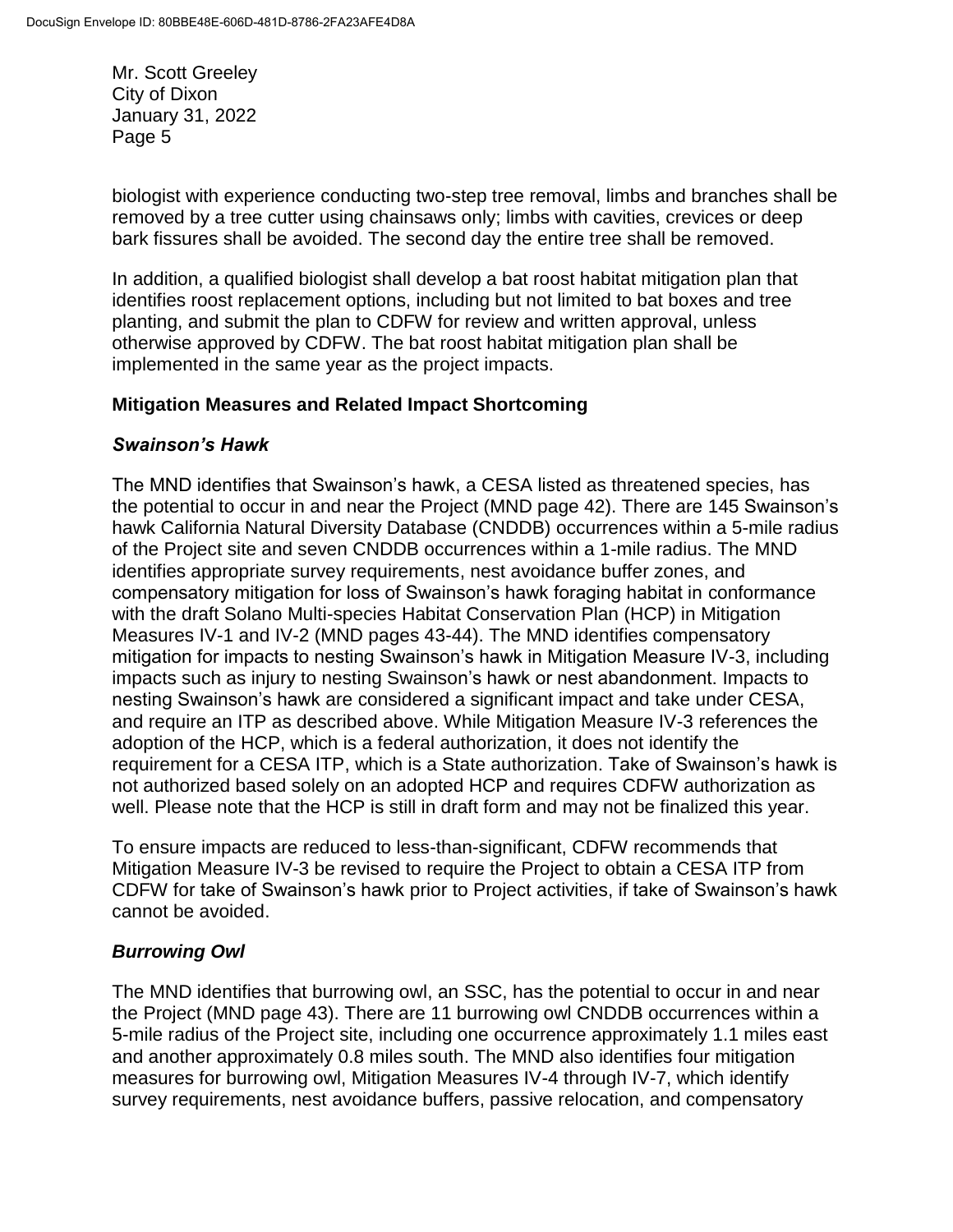mitigation requirements. While CDFW generally supports these mitigation measures, it is not clear how they interact with each other. To provide clarity and reduce potential impacts to burrowing owl to less-than-significant, CDFW recommends replacing the existing measures with the following mitigation measures.

### *Mitigation Measure IV-4: Burrowing Owl Habitat Assessment, Surveys, and Avoidance*

Prior to Project activities, a qualified biologist shall conduct a habitat assessment following Appendix C: Habitat Assessment and Reporting Details of the CDFW *Staff Report on Burrowing Owl Mitigation<sup>4</sup>* (CDFW 2012 Staff Report). The habitat assessment shall extend at least 492 feet (150 meters) from the Project site boundary or more where direct or indirect effects could potentially extend offsite (up to 500 meters or 1,640 feet) and include burrows and burrow surrogates. If the habitat assessment identifies potentially suitable burrowing owl habitat, then a qualified biologist shall conduct surveys following the CDFW 2012 Staff Report survey methodology. Surveys shall encompass the Project site and a sufficient buffer zone to detect owls nearby that may be impacted commensurate with the type of disturbance anticipated, as outlined in the CDFW 2012 Staff Report, and include burrow surrogates such as culverts, piles of concrete or rubble, and other non-natural features, in addition to burrows and mounds. Time lapses between surveys or Project activities shall trigger subsequent surveys, as determined by a qualified biologist, including but not limited to a final survey within 24 hours prior to ground disturbance. The qualified biologist shall have a minimum of two years of experience implementing the CDFW 2012 Staff Report survey methodology resulting in detections. Detected nesting burrowing owls shall be avoided pursuant to the buffer zone prescribed in the CDFW 2012 Staff Report and any passive relocation plan for non-nesting owls shall be subject to CDFW review.

Please be advised that CDFW does not consider exclusion of burrowing owls (i.e., passive removal of an owl from its burrow or other shelter) as a "take" avoidance, minimization, or mitigation measure for the reasons outlined below. Therefore, to mitigate the impacts of potentially evicting burrowing owls to less-than-significant, Mitigation Measure IV-5 outlined below should require habitat compensation with the acreage amount identified in any eviction plan. The long-term demographic consequences of exclusion techniques have not been thoroughly evaluated, and the survival rate of excluded owls is unknown. Burrowing owls are dependent on burrows at all times of the year for survival or reproduction, therefore eviction from nesting, roosting, overwintering, and satellite burrows or other sheltering features may lead to indirect impacts or "take" which is prohibited under Fish and Game Code section 3503.5. All possible avoidance and minimization measures should be considered before temporary or permanent exclusion and closure of burrows is implemented to avoid "take."

 $\overline{a}$ <sup>4</sup> CDFW, previously Department of Fish and Game, 2012. <https://nrm.dfg.ca.gov/FileHandler.ashx?DocumentID=83843&inline>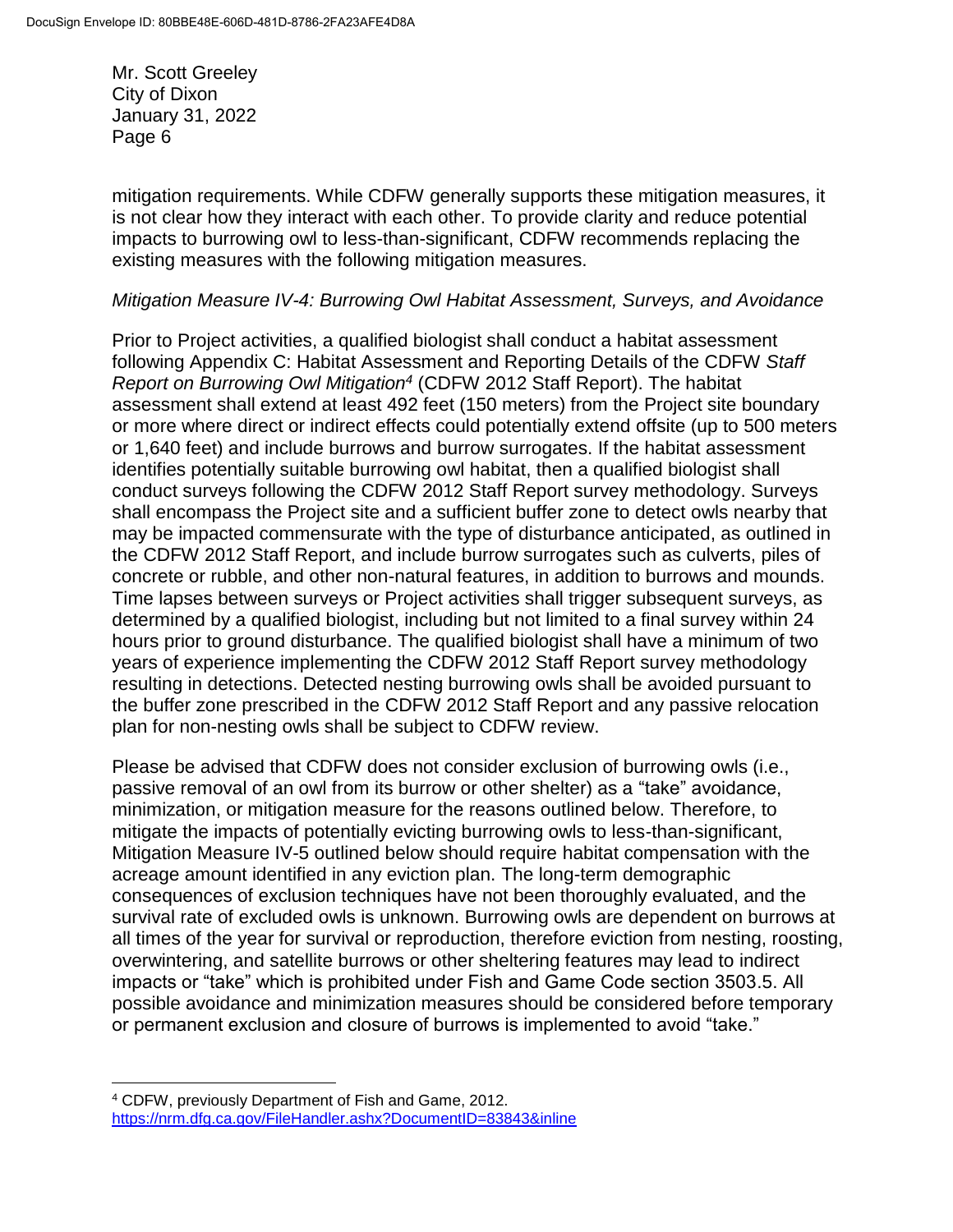### *Mitigation Measure IV-5: Burrowing Owl Habitat Mitigation*

If the Project would impact an unoccupied nesting burrowing owl burrow or burrow surrogate (i.e., a burrow known to have been used in the past three years for nesting), or an occupied burrow (where a non-nesting owl would be evicted as described above), the following habitat mitigation shall be implemented prior to Project construction:

Impacts to each nesting site shall be mitigated by permanent preservation of two occupied nesting sites with appropriate foraging habitat within Solano County, unless otherwise approved by CDFW, through a conservation easement and implementing and funding a long-term management plan in perpetuity. The same requirements shall apply for impacts to non-nesting evicted owl sites.

The Project may implement alternative methods for preserving habitat with written acceptance from CDFW.

### *Nesting Birds*

The MND identifies Mitigation Measure IV-8 to avoid potentially significant impacts to nesting birds (MND pages 47 and 48). The existing measure identifies a timeline of 14 days prior to ground-disturbing activities within the nesting season for pre-construction nesting bird surveys. CDFW recommends using a timeline of 7 days to increase the likelihood that newly constructed nests are identified prior to beginning ground-disturbing activities. If a period of more than 7 days elapses between the survey date and start of or resuming Project activities, then an additional survey should be conducted.

## **GENERAL SUGGESTIONS**

### **Landscape with Native Species**

In addition to the above recommendations, CDFW encourages landscaping using native trees and shrubs to benefit native wildlife such as nesting birds and insect pollinators. The removal of habitat for birds from human activities has contributed to the loss of a significant proportion of birds in the United States and Canada since the 1970s (Rosenburg et al. 2019). Similarly, insect pollinators such as monarch butterflies and native bees have declined drastically relative to 1990 levels (Xerces Society Western Monarch Thanksgiving Count 2021, Xerces Society et al. 2018, Forister et al. 2011). Planting native trees, shrubs, and flowering species, is an opportunity to improve conditions for native birds and insects. The MND generally proposes non-native species for landscaping, including Brisbane box (*Lophostemon confertus*), red oak (*Quercus rubra*), and Russian sage (*Salvia yangii*) (MND pages 24 and 26). As an alternative,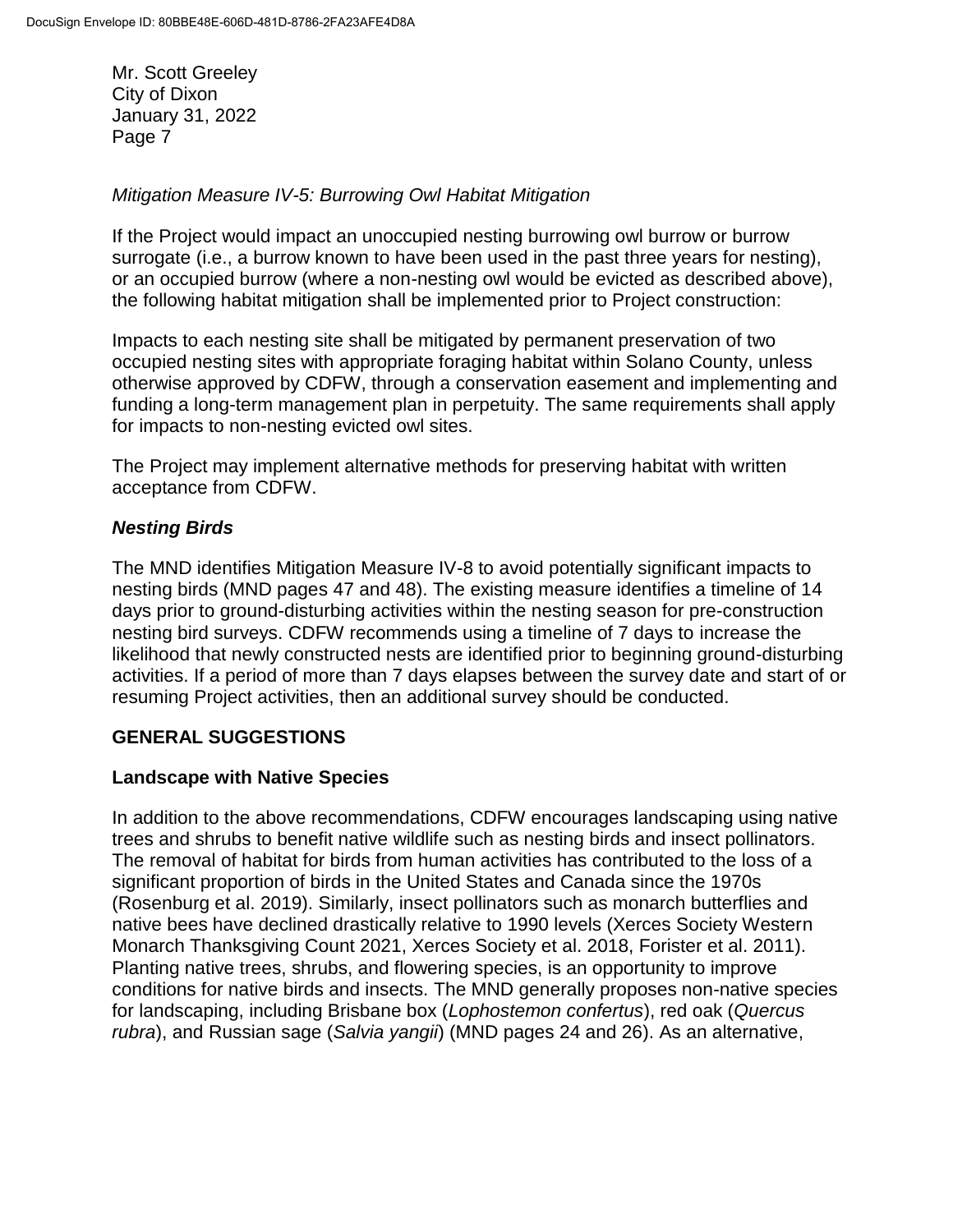CDFW recommends native species such as valley oaks (*Q. lobata*), western redbud (*Cercis occidentalis*), and narrowleaf milkweed (*Asclepias fascicularis*) where possible.<sup>5</sup>

## **ENVIRONMENTAL DATA**

CEQA requires that information developed in environmental impact reports and negative declarations be incorporated into a database which may be used to make subsequent or supplemental environmental determinations (Pub. Resources Code, § 21003, subd. (e)). Accordingly, please report any special-status species and natural communities detected during Project surveys to the CNDDB. The CNNDB field survey form, online field survey form, and contact information for CNDDB staff can be found at the following link: [https://wildlife.ca.gov/data/CNDDB/submitting-data.](https://wildlife.ca.gov/data/CNDDB/submitting-data)

# **FILING FEES**

The Project, as proposed, would have an impact on fish and/or wildlife, and assessment of filing fees is necessary. Fees are payable upon filing of the Notice of Determination by the Lead Agency and serve to help defray the cost of environmental review by CDFW. Payment of the fee is required for the underlying Project approval to be operative, vested, and final. (Cal. Code Regs, tit. 14, § 753.5; Fish & G. Code, § 711.4; Pub. Resources Code, § 21089).

## **CONCLUSION**

CDFW appreciates the opportunity to comment on the MND to assist the City in identifying and mitigating Project impacts on biological resources.

Questions regarding this letter or further coordination should be directed to Ms. Amanda Culpepper, Environmental Scientist, at (707) 428-2075 or [Amanda.Culpepper@wildlife.ca.gov,](mailto:Amanda.Culpepper@wildlife.ca.gov) or Ms. Melanie Day, Senior Environmental Scientist (Supervisory), at [Melanie.Day@wildlife.ca.gov](mailto:Melanie.Day@wildlife.ca.gov) or (707) 210-4415.

Sincerely,

 $\overline{a}$ 

-DocuSigned by: Erin Chappell

B77E9A6211EF486 Regional Manager Bay Delta Region

<sup>5</sup> For further native species recommendations and planting tips, review the Willis L. Jepson Chapter of the California Native Plant Society document *Native Landscape Planting Guide*: [https://jepson.cnps.org/images/horticulture/plans/willis\\_jepson-planting\\_guide.pdf](https://jepson.cnps.org/images/horticulture/plans/willis_jepson-planting_guide.pdf) and the Xerces Society document *Pollinator Plants: California*: [https://xerces.org/sites/default/files/2018-05/17-](https://xerces.org/sites/default/files/2018-05/17-045_02_XercesSoc_Pollinator-Plants_California_web-3page.pdf) [045\\_02\\_XercesSoc\\_Pollinator-Plants\\_California\\_web-3page.pdf](https://xerces.org/sites/default/files/2018-05/17-045_02_XercesSoc_Pollinator-Plants_California_web-3page.pdf)